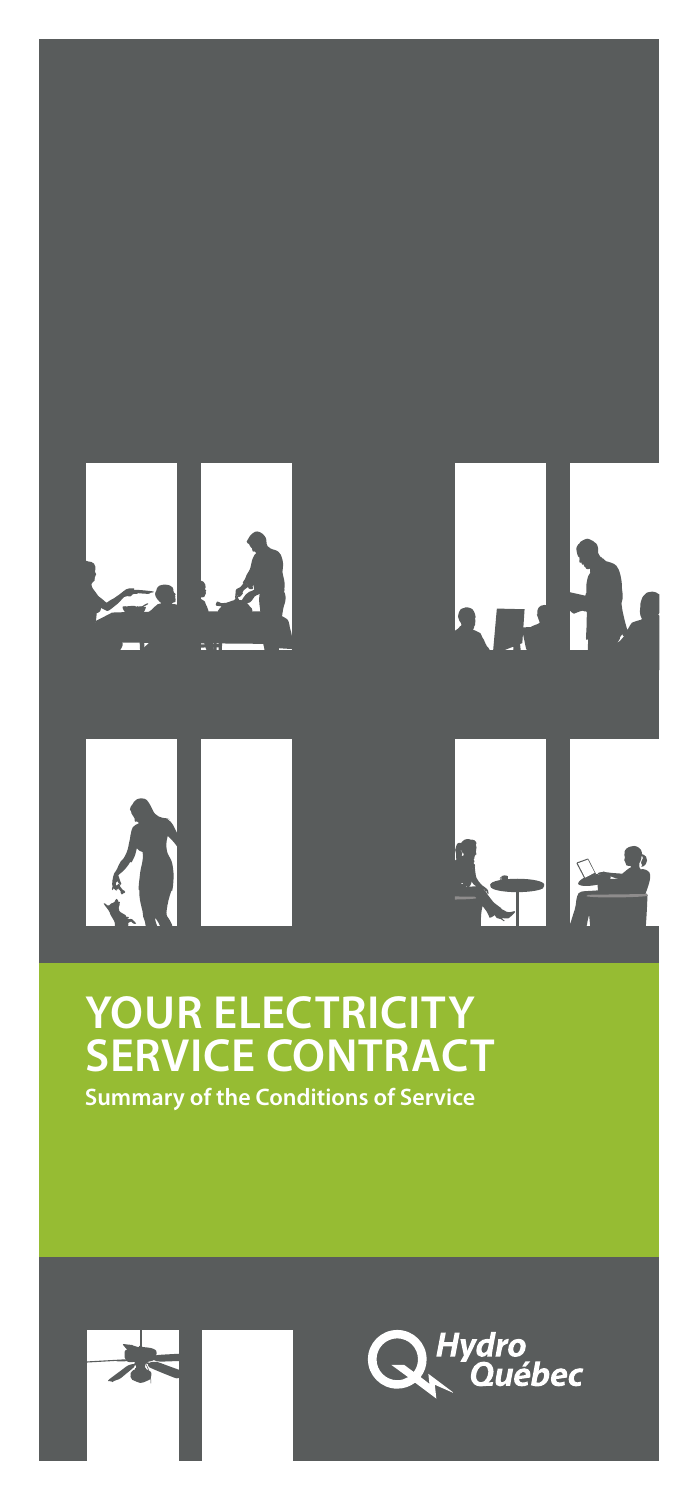## **OUR COMMITMENT: TO SERVE YOU BETTER**

This brochure summarizes the principal conditions of your electricity service contract. These conditions have been approved by the Régie de l'énergie (Québec's energy board).

Here you'll find information on the following topics:

- **• The request for service**
- **• Rights and obligations (both yours and Hydro-Québec's)**
- **• Metering and billing**
- **• Service charges**
- **• Terms of payment**
- **• Electricity supply**

For more information or to obtain a copy of the *Conditions of Electricity Service*, please contact customer services at the number shown on your bill. You can also go to our Web site at **www.hydroquebec.com**.

**You'll find a host of services designed to make your life easier in your Customer Space:**

**www.hydroquebec.com/customer-space**.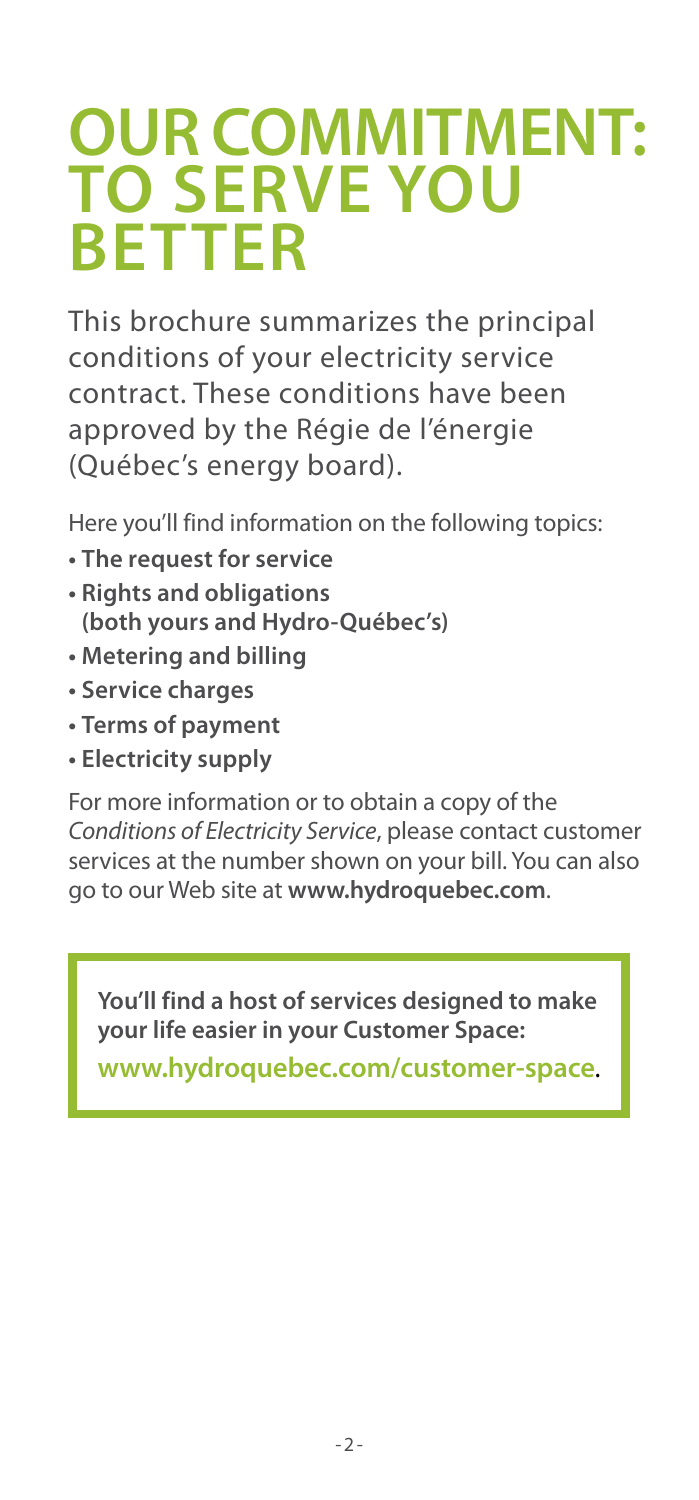## **ELECTRICITY SERVICE**

#### **REQUEST FOR SERVICE**

Before you move, you must submit an application to Hydro-Québec for electricity service at your new location.

#### **Contracts for domestic (residential) use**

You can make the application orally or in writing.

You'll be asked to provide the following information:

- **• The address to which the electricity will be delivered**
- **• The name(s) and telephone number(s) of the contractholder(s)**
- **• Your social insurance number (SIN)**
- **• The date you want the service to start**

#### **Other types of contracts or service to an installation rated more than 200 A**

The application must generally be in writing. In addition to the above information, you must provide the following:

- **• The loads connected**
- **• How the electricity will be used**
- **• The power required**
- **• Your Québec enterprise number (NEQ), if applicable**

You can also provide the following optional information:

- **• Your e-mail address**
- **• Another telephone number**

Hydro-Québec sends all new contractholders written confirmation of the details of the service contract for which they are responsible.

*Note: Personal information is kept strictly confidential in accordance with the* Act respecting Access to Documents Held by Public Bodies and the Protection of Personal Information *(CQLR, chapter A-2.1). Only the contractholders or their duly authorized representatives have access to it.*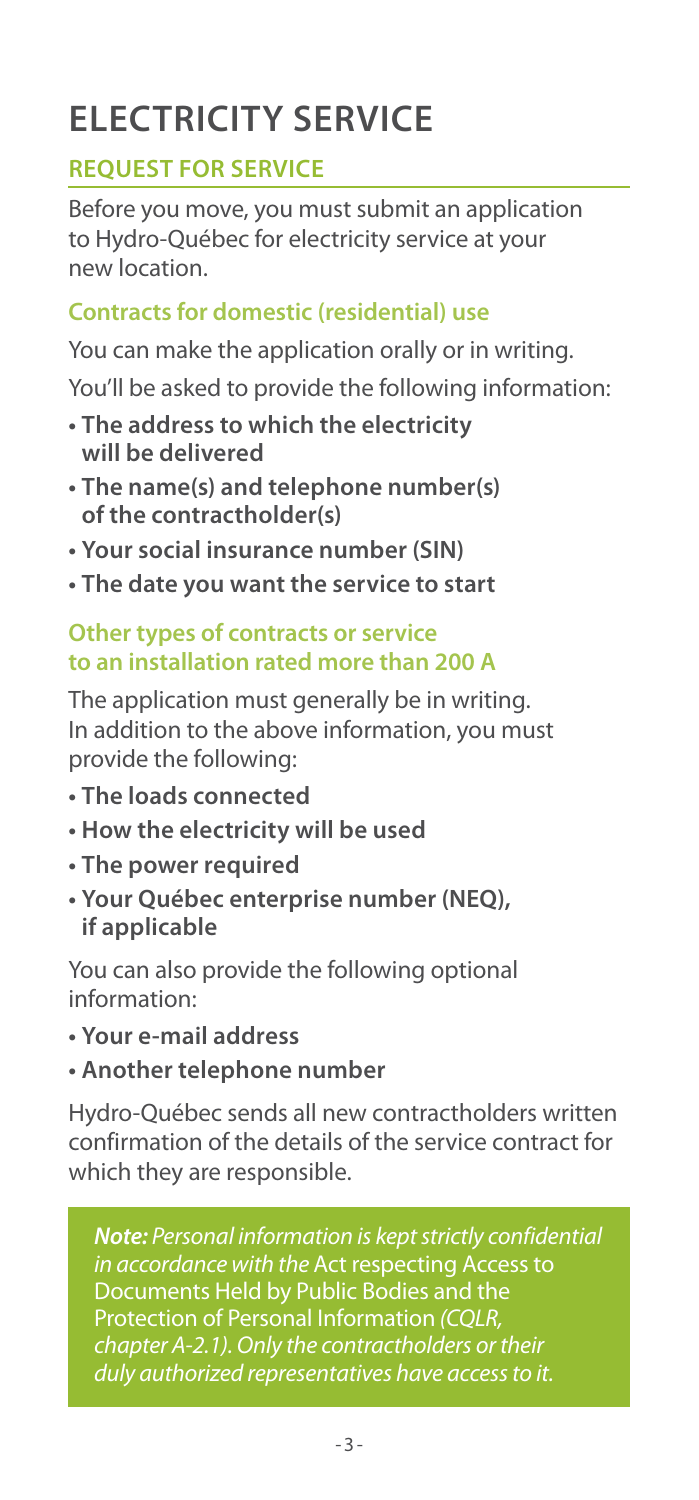#### **TERM OF CONTRACT AND TERMINATION**

#### **Contracts for domestic use**

The initial term of the contract is at least one week. You may terminate the contract upon request by notifying us at least seven days in advance.

#### **Other types of contracts**

The initial term of contracts for non-domestic use is at least one year. You may terminate the contract upon request by notifying us in writing at least 30 days inadvance.

## **YOUR RIGHTS AND OBLIGATIONS**

#### **RESPONSIBILITY FOR BILL PAYMENT**

As the contractholder, you are responsible for paying the total amount of the electricity bills. If there are several contractholders for one account, each is jointly responsible for payment in full.

#### **RESPONSIBILITY OF RENTAL PROPERTY OWNERS**

If a tenant terminates the service contract, Hydro-Québec will contact the property owner, who must choose one of the following two options:

**1. Assume responsibility for the contract for the premises in question. If the owner does not respond, Hydro-Québec selects this option by default.**

*Note: In the case of contracts for non-domestic use, the owner is responsible for the annual term of the contract.*

**2.Request termination of electricity service. Any subsequent connection request will be subject to a charge for interrupting service or for establishing service, as the case may be.**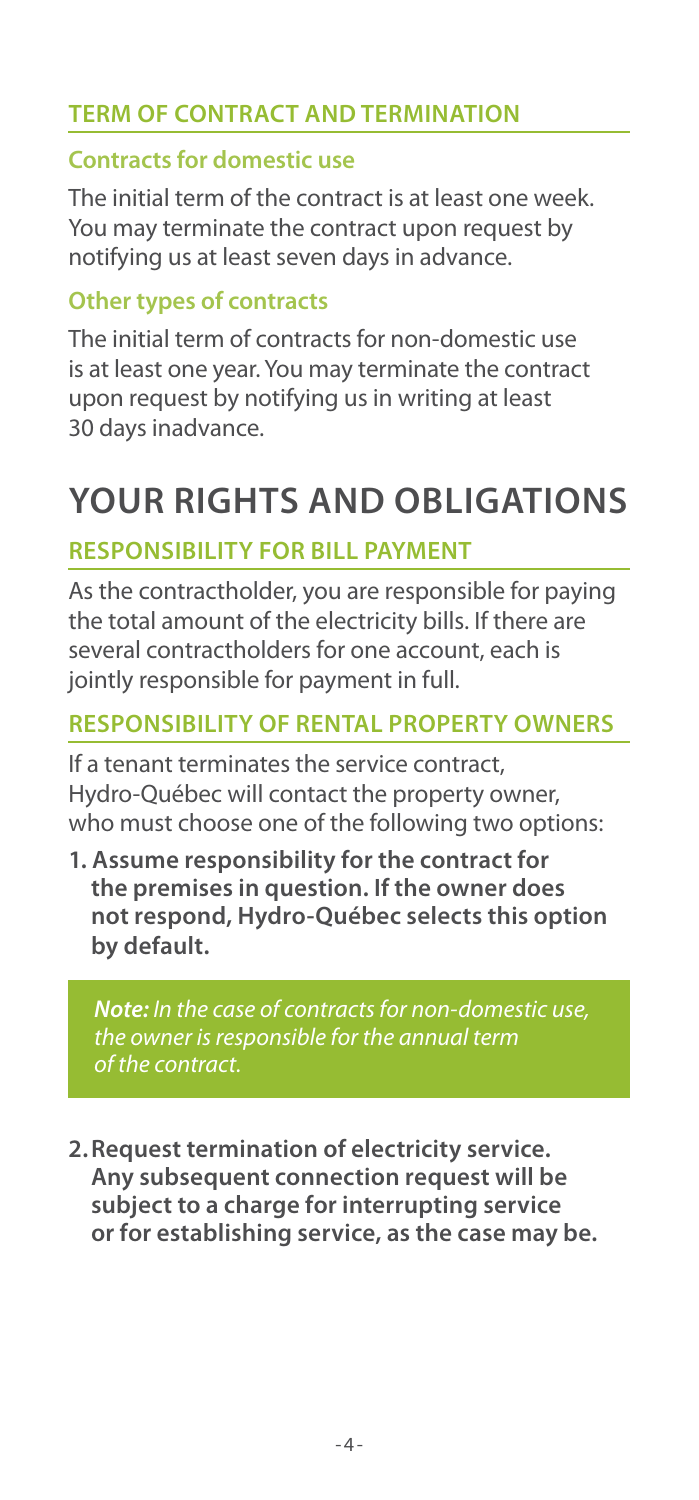*Note: A situation may arise in which electricity is being used at an address for which no contract exists. The occupant, tenant, administrator or owner of the premises or building is then responsible for the total amount of the electricity bills.*

#### **MOVING**

If you move out, you remain responsible for paying for the electricity until you terminate your contract. It is therefore important to notify Hydro-Québec of your moving date as soon as possible—at least seven days before you move, in the case of a contract for domestic (residential) use. In the case of a contract for non-domestic use, you must provide 30 days' written notice. That way, you'll avoid paying for electricity you haven't used.

Your final bill is based on the last reading of the meter or on an estimate of your energy consumption and, if applicable, your power demand. If power demand is billed, the final bill is sent no later than 30 days after termination of the contract. In other cases, it is sent no later than 60 days after termination.

*Note: When you move to new premises, remember to check the number on the meter. It should be the same as the number that appears on the confirmation of your service contract details and on your bill.*

#### **REQUEST FOR TERMINATION OF ELECTRICITY SERVICE**

Only an owner has the right to have service disconnected. To do so, the owner must send a written request to Hydro-Québec. If service is reconnected, the owner will have to pay a charge for interrupting service or for establishing service, as the case may be.

The owner cannot have service disconnected at premises where the tenant is the contractholder.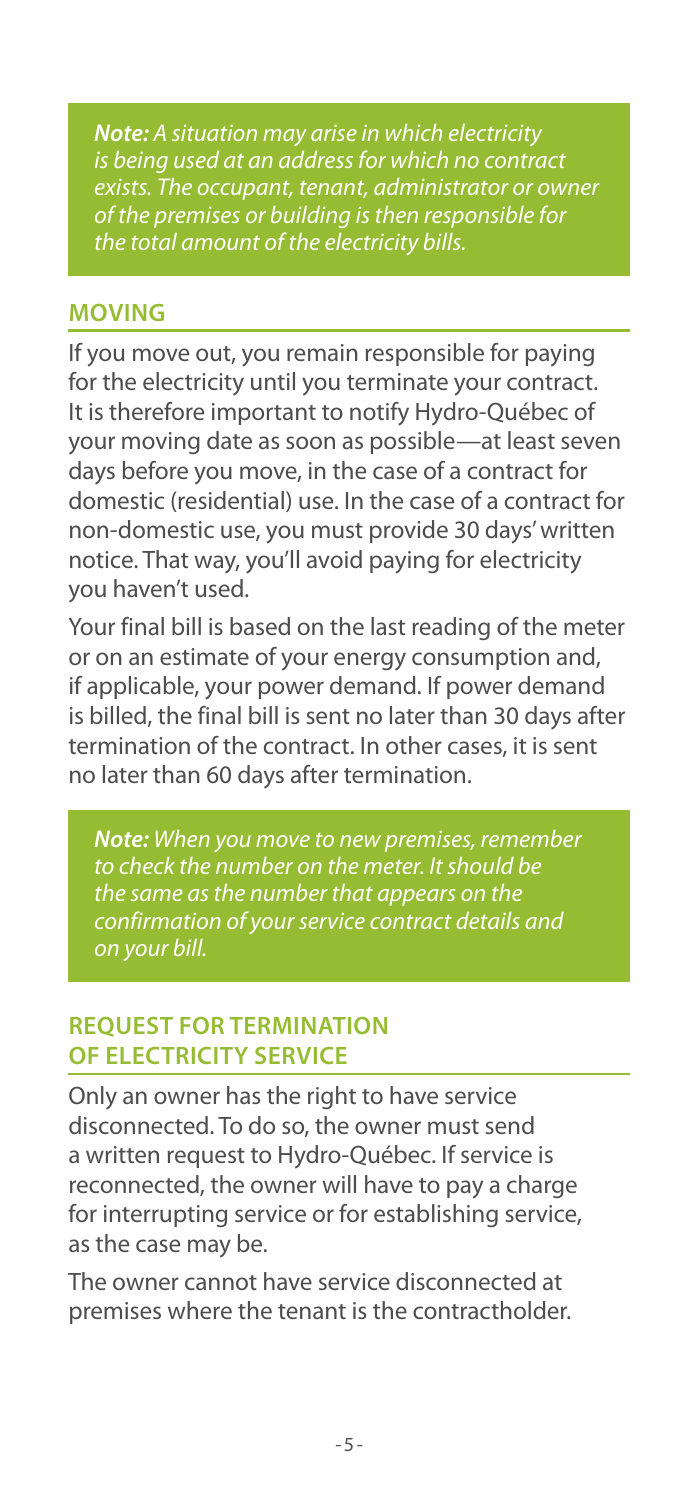## **BILLING**

#### **METER READINGS**

Access to the electricity meter or metering equipment is a prerequisite for the delivery of electricity. Please consult Hydro-Québec before beginning any work that could block or impede access to the meter. The meter must be accessible between 8 a.m. and 9 p.m. every day, except Sundays and statutory holidays.

If you have a contract under which only energy consumption is billed, the meter will be read approximately every 120 days. If we are unable to take a meter reading, the bill will be based on your estimated consumption, then adjusted later to reflect the next meter reading.

For contracts under which both power demand and energy consumption are billed, Hydro-Québec reads the meter about every 30 days.

The meter must be accessible in order for your exact power demand and energy consumption to be reflected on your bill.

In most cases, the reading is taken remotely.

#### **BILL**

The electricity rate applied to your contract is based on the primary purpose for which the electricity is used (residential, business, farm, etc.).

The amount of your bill is based on the rate applicable to your contract and your last meter reading. If there is no meter reading, your bill is based on an estimate of your consumption.

Hydro-Québec will issue your bills at the following intervals:

- **• About every 60 days, and at least every 90 days, if you have a contract under which only energy consumption is billed (this is the case for most residential customers)**
- **• About every 30 days if you have a contract under which power demand is also billed**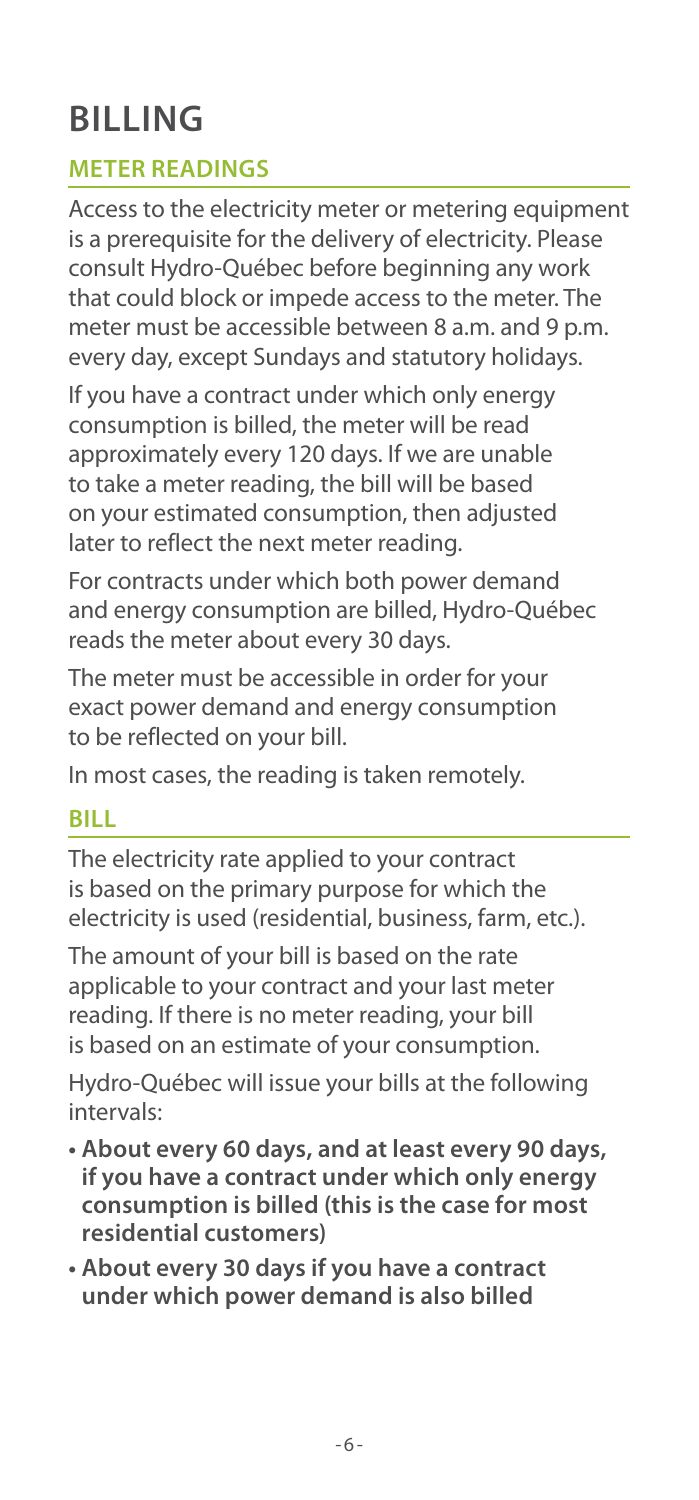If a billing period exceeds the specified time frame, you can pay your bill in two installments 21 days apart.

If you notice a mistake on your bill, please inform us right away. We will make any necessary adjustment in accordance with established procedures.

*Note: You may not deduct an amount owed to you by Hydro-Québec from the amount payable on your bill.*

#### **SERVICE CHARGES**

To be fair to all our customers, we charge fees for certain services.

**Here are the most common ones:\***

- **• New file charge (new contractholder): \$50**
- **• File administration charge (person who has held another contract within the past five years): \$20**
- **• Charge for insufficient funds: \$10**
- **• Charge for interrupting service: \$50**

Fees are also charged for connections, modifications to a service loop, and any other work done by Hydro-Québec at the contractholder's request. Before starting any work, contact us to inquire about potential costs.

\* Fees in effect as stipulated in the *Electricity Rates.*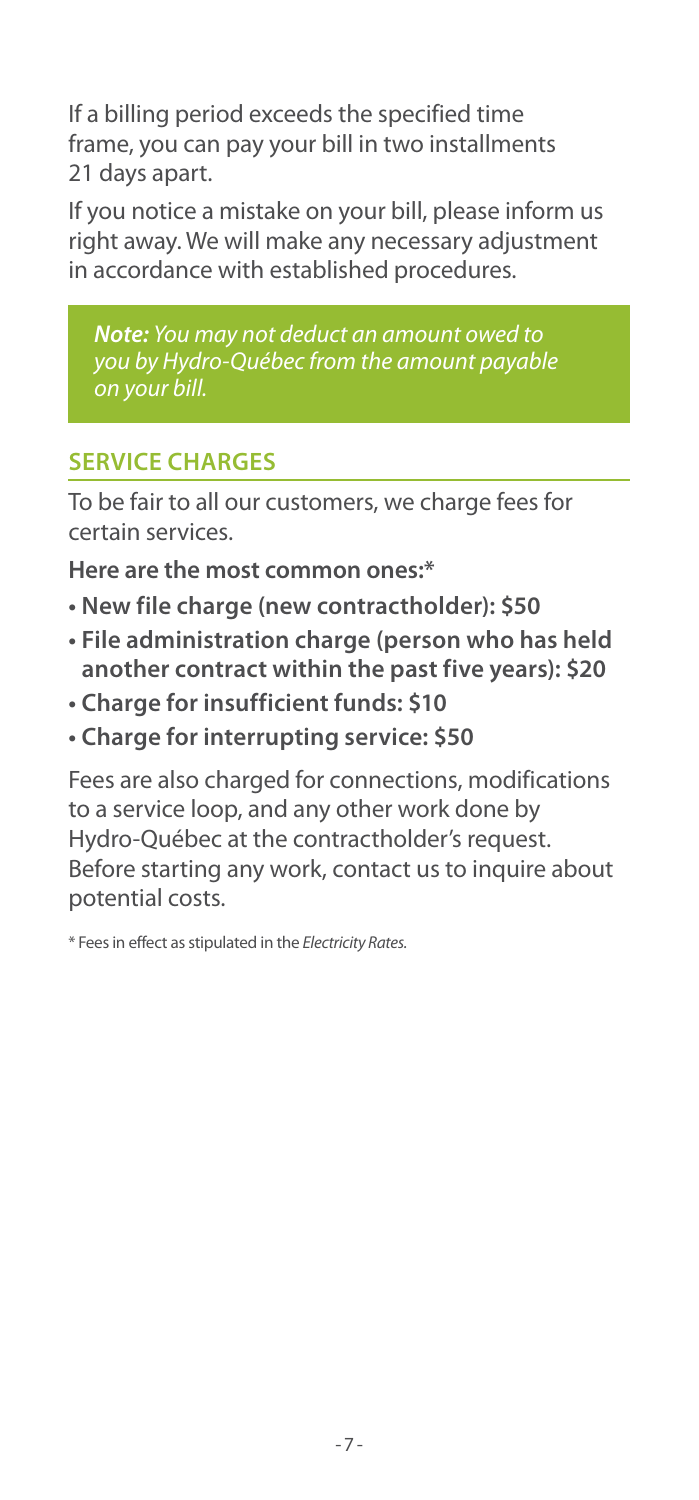## **PAYMENT METHODS AND DUE DATE**

Hydro-Québec must receive your payment within 21 days of the billing date. You can pay your bill by any of these methods:

- **• By regular mail**
- **• Through your financial institution (counter, ATM, online or telephone banking)**
- **• By pre-authorized debits**
- **• On the Hydro-Québec Web site**

If you do not pay the full amount of the bill by the due date or if your financial institution returns your cheque for insufficient funds, an administration charge will be applied to your account.

#### **DEPOSIT AND PAYMENT GUARANTEE**

Hydro-Québec may request a deposit or a payment guarantee as part of the conditions of a new contract. We may also request a deposit during the term of the contract under certain circumstances. The deposit amount corresponds to the highest estimated billing amount for two consecutive months.

If all bills have been paid on time and the contract is for domestic (residential) use, the deposit is refunded after 24 months.

For other types of contracts, the deposit is refunded after a maximum of 48 months.

Interest accrued on the deposit is paid annually.

#### **EQUALIZED PAYMENTS PLAN**

The Equalized Payments Plan (EPP) lets you spread your annual electricity costs over 12 months without any enrolment or service fees. Your monthly installment is based on an estimate of your consumption.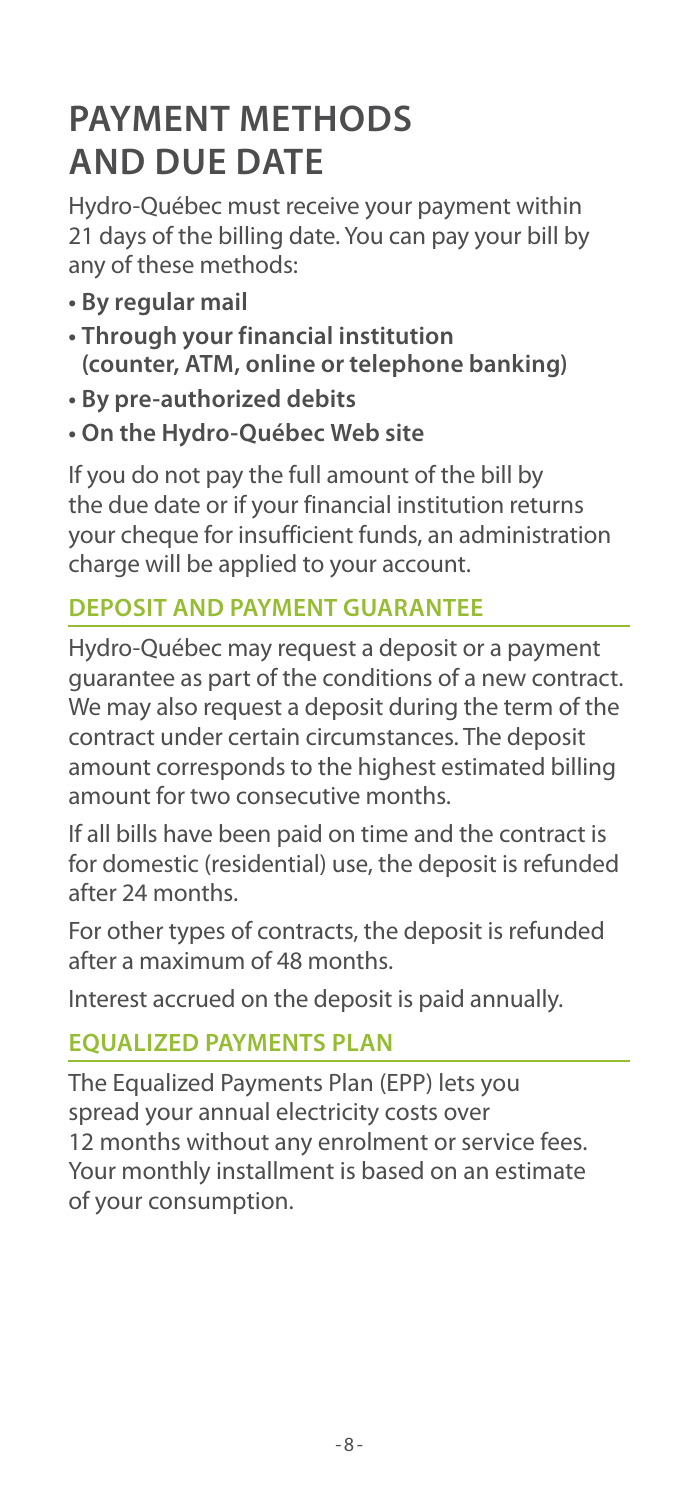You can sign up for the EPP anytime. Because your consumption can vary from year to year, we review it annually and adjust your monthly installment if necessary.

We may terminate your participation in the EPP if you miss more than one payment. In that case, you will be required to pay the balance.

#### **PAYMENT ARRANGEMENTS**

If you can't pay your bill by the due date, please notify us without delay.

At your request, we will propose an arrangement allowing you to spread your payments over a longer period of time.

## **ELECTRICITY SUPPLY**

#### **EQUIPMENT**

You must protect the Hydro-Québec equipment installed on your premises. You may not, for example, tamper with the meter or alter its operation. The meter is designed to ensure accurate measurement and recording of electricity consumption. Tampering with it or breaking its seal is strictly prohibited.

#### **CONTINUITY OF SERVICE**

Hydro-Québec does everything possible to ensure continuity of service. However, we cannot guarantee that there will be no service interruptions or fluctuations in voltage and frequency. Moreover, Hydro-Québec cannot be held liable for damage resulting from its electricity service or the delivery of electricity, or from failure to do so.

For more information: **www.hydroquebec.com/poweroutages**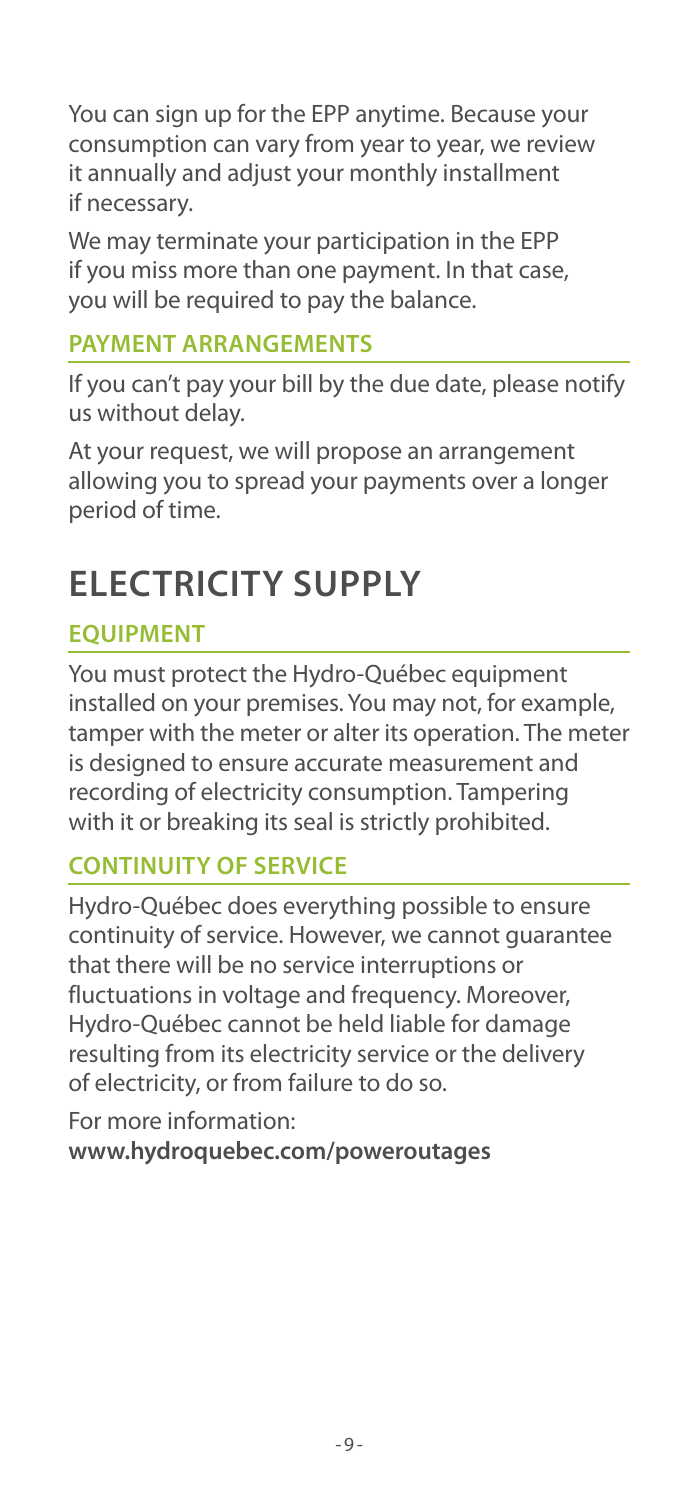#### **VOLTAGE FLUCTUATIONS**

To ensure a reliable power supply, Hydro-Québec complies with Canadian standards for electricity service. As the contractholder, you are responsible for ensuring the protection of property and the safety of persons at the location where the electricity is being delivered.

*Important: To safeguard your electrical equipment and appliances, connect them to a CSA- or ULC-approved power bar with surge protection or to an uninterruptible power supply. You must also make sure that your equipment does not cause disturbances on the distribution line.*

For more information: **www.hydroquebec.com/ residential/customer-services**

#### **INTERRUPTIONS**

Hydro-Québec can interrupt service in cases of emergency or electricity theft.

Service may also be interrupted for system maintenance or modifications, or to ensure public safety.

As much as possible, interruptions are scheduled for off-peak periods. We make every effort to inform you in advance by telephone or in writing.

#### **INTERRUPTION FOR NONPAYMENT**

If an electricity bill is past due and no payment arrangements have been made, Hydro-Québec has the right to interrupt service.

First, Hydro-Québec issues an overdue notice.

If the contractholder doesn't pay the amount owing or contact Hydro-Québec to make arrangements, then a notice of service interruption is issued telling the contractholder that electricity will be cut off in eight days.

There is a charge for interrupting service.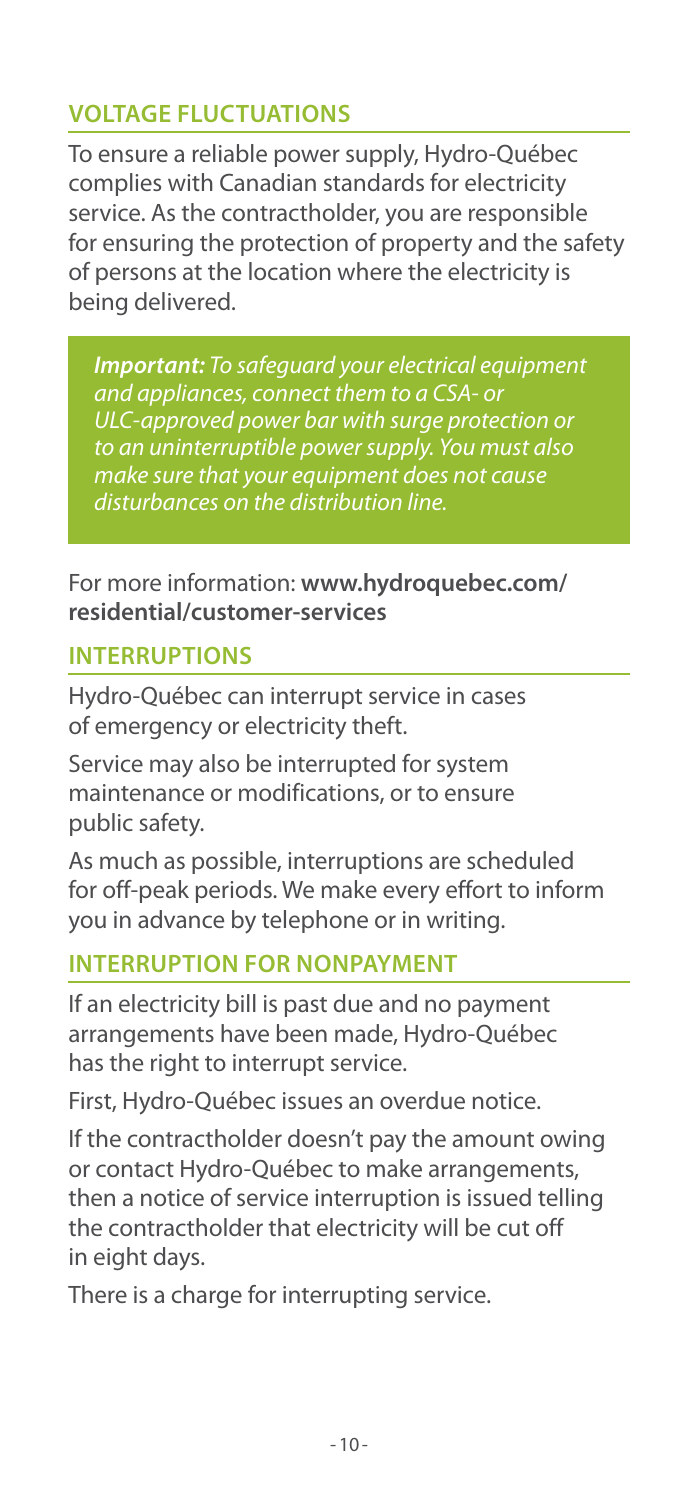Hydro-Québec does not cut off service in winter at the primary residence of contractholders who rely on electricity for heating. If the service was cut off, it is restored for the winter months.

*Important: If someone's life depends on an electrical device (such as a respirator), it is your responsibility to inform Hydro-Québec immediately.*

#### **TO FILE A COMPLAINT**

Hydro-Québec customers have access to a complaint procedure established by the Régie de l'énergie.

To file a complaint, first contact customer services at the phone number shown on your bill.

If the representative can't suggest a satisfactory solution, you may write to Hydro-Québec's complaints office.

For more information: **www.hydroquebec.com/ residential/customer-services**